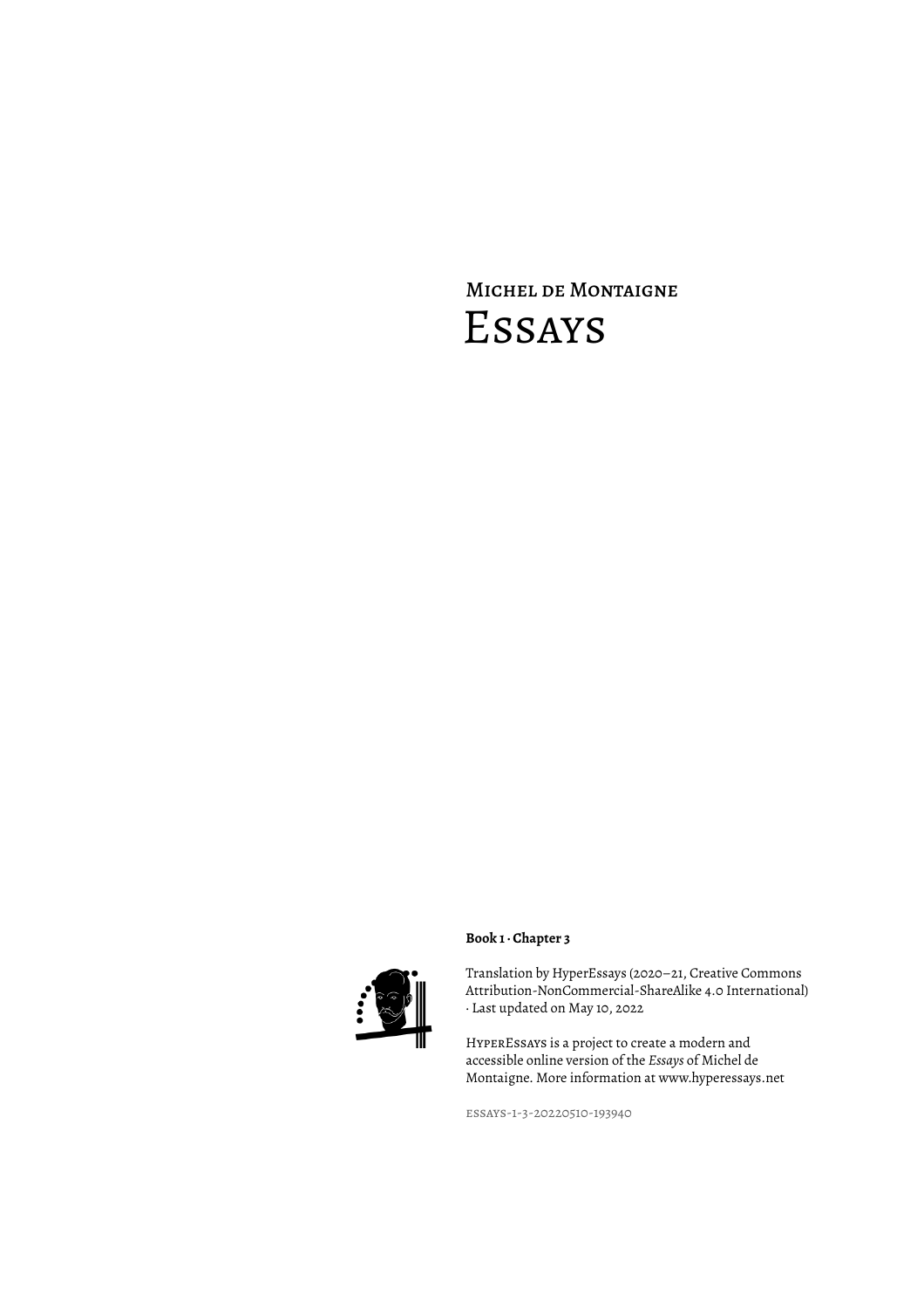# Our Attachments Outlive Us

 **B** Those who accuse mankind of always chasing what is next and who teach us to seize and focus on what is in front of us, since our grasp on what is yet to come is even weaker than on what is past, hit upon the most common of human mistakes. They also know better than to call a mistake what nature herself does when, c eyeing our deeds more than our words,  $\bf{B}$ she uses us for the continuation of her work **C** by planting this and many other deceitful notions in us. **B** We are never home, always out and about. Anxiety, desire, and hope drive us toward the future and rob us of the sensation and the awareness of what is to entice us into what will be, when really we will be no more. *c Calamitosus est animus futuri anxius*. Whappy is a mind worried about

 **C** !is excellent piece of advice is usually attributed to Plato: "Do your own work and know thyself." Each part broadly covers all that we ought to do and relates to the other as well. Anyone with their own work to carry out will see that their first task is to know who they are and what defines them. And no one who knows themselves mistakes the work of others for their own anymore. They love and better themselves first of all. They stay away from unnecessary pursuits and from useless thoughts and propositions. *Ut stultitia etsi adepta est quod concupivit numquam se tamen satis consecutam putat: sic sapientia semper eo contenta est quod adest, neque eam uquam sui paenitet.*

 **C** Epicurus frees the wise from speculations and worries about the future. Tusc., 5.18

 **B** Among those laws concerning the dead, one seems rather sound to me which says that we must examine the deeds of monarchs after their death. What Justice could not do to them — they who are the likes of laws, if not their masters — it makes sense that it should do to their reputation and the estate of their successors, both of which we often value more than life. This custom brings unique advantages to those nations that observe it and it is attractive to all good princes **C** who wish we did not treat their legacy like that of bad ones. Our obedience and subjection, we owe to all kings equally, because they pertain to their position. But esteem, let alone affection, we owe only to their virtue. Let us then contribute to political propriety our patience even when they do not deserve it, our discretion with their vices, and our advice when they the future. • Sen., Ep., 98

As madness, obtaining what it wants, cannot be satisfied, so is wisdom, content with what is, never unhappy with itself. • Cic.,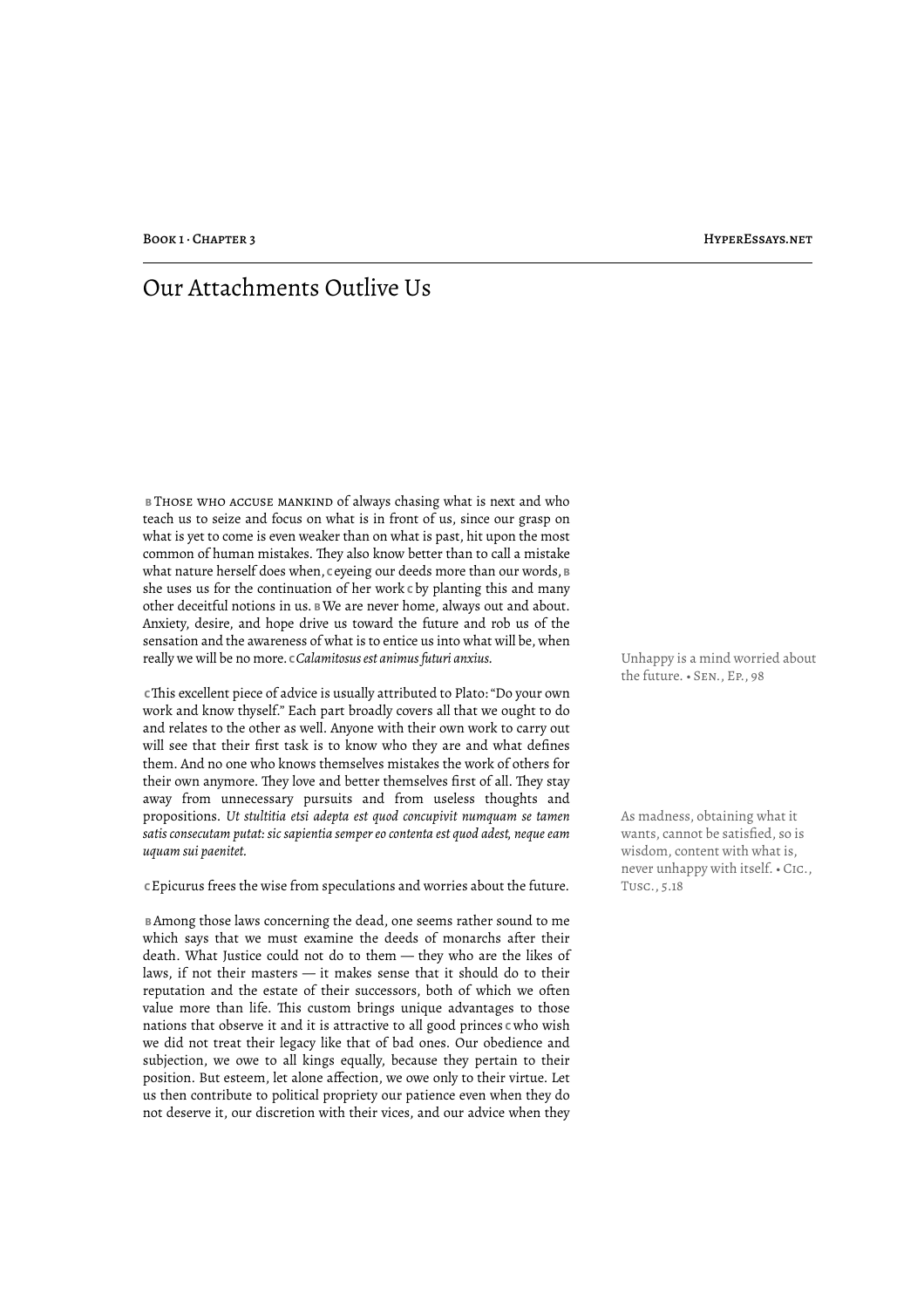act indiscriminately, for as long as their authority requires our assistance. But when our duty is done, there is no reason to deprive justice, and our own freedom, of the expression of our true feelings. Neither should we take away the credit of good subjects who humbly and faithfully served a master whose imperfections they knew full well, thereby robbing posterity of so useful an example. Meanwhile, those who cowardly stay faithful to the memory of an unworthy prince, out of some respect for personal obligations, exercise a private form of justice detrimental to the common one. Livy is right to say that the language of those raised under a monarchy is always full of pointless ostentation and false testimony, each indiscriminately elevating their king to extremes of royal valor and grandeur.

 **C** Some may condemn the presumption of these two soldiers who replied to Nero, to his face, when one of them was asked why he wished him ill: "You were once worthy of my affection. But since you have become a parricide, an arsonist, a player, a coachman, you have earned nothing but my hatred." And the other, about why he wanted to kill him: "Because I see no other remedy to your perpetual villainy." But the public and universal testimonies given after his death, and which will continue to be given about his tyrannical and wicked excesses, who in their right mind could condemn those?

 **C** I do dislike that so virtuous a city as Lacedaemon could engage in such a sham of a ceremony: Upon the death of kings, all allies and neighbors, helots, men, and women, would come together, cut their forehead in mourning, and express in cries and wails that this king, whoever he had been, was their best, crediting to rank what merit would have earned, and relegating those first in merit to last place in rank. Aristotle, who looks into all things, wonders about Solon's statement<sup>1</sup> that no one can be called happy while still alive — even though this one who had lived well and died well could be called happy — if their reputation is poor, their descendants miserable. While we are kicking, we move from one thing to another as we please. But once we are no more, we have no awareness of what is. Therefore it might be best to tell Solon that no one is ever happy since one is only so after one is no more.

 **B** *Quisquam Uix radicitus e uita se tollit, et eiicit: Sed facit esse sui quiddam super inscius ipse, Nec removet satis a proiecto corpore sese, et Uindicat.*²

 **A** Bertrand du Glesquin died during the siege of the fortress of Rancon, near Le Puy, in Auvergne. The besieged party, having afterward surrendered, were made to bring the keys of the town to the body of the deceased.

 **A** To bring back to Venice the body of Bartolomeo d'Alviano, general of the Venetian army who had died in their wars in Brescia, and to do so go through Verona, in enemy territory, most in his army were inclined to ask for safe conduct from the Veronese. But Teodoro Trivulzio spoke against it and chose instead to fight their way through, come what may. "It would not be fitting, he said, that he who never once in his life was afraid of his enemies should, in death, appear to fear them."

They will not pull hard enough on their roots to weed themselves out of life, imagining instead that there can be another self, unaware of the first. They will not give up and fully part with this body of theirs that has been cast aside. • Lucr., 3.877 and 3.882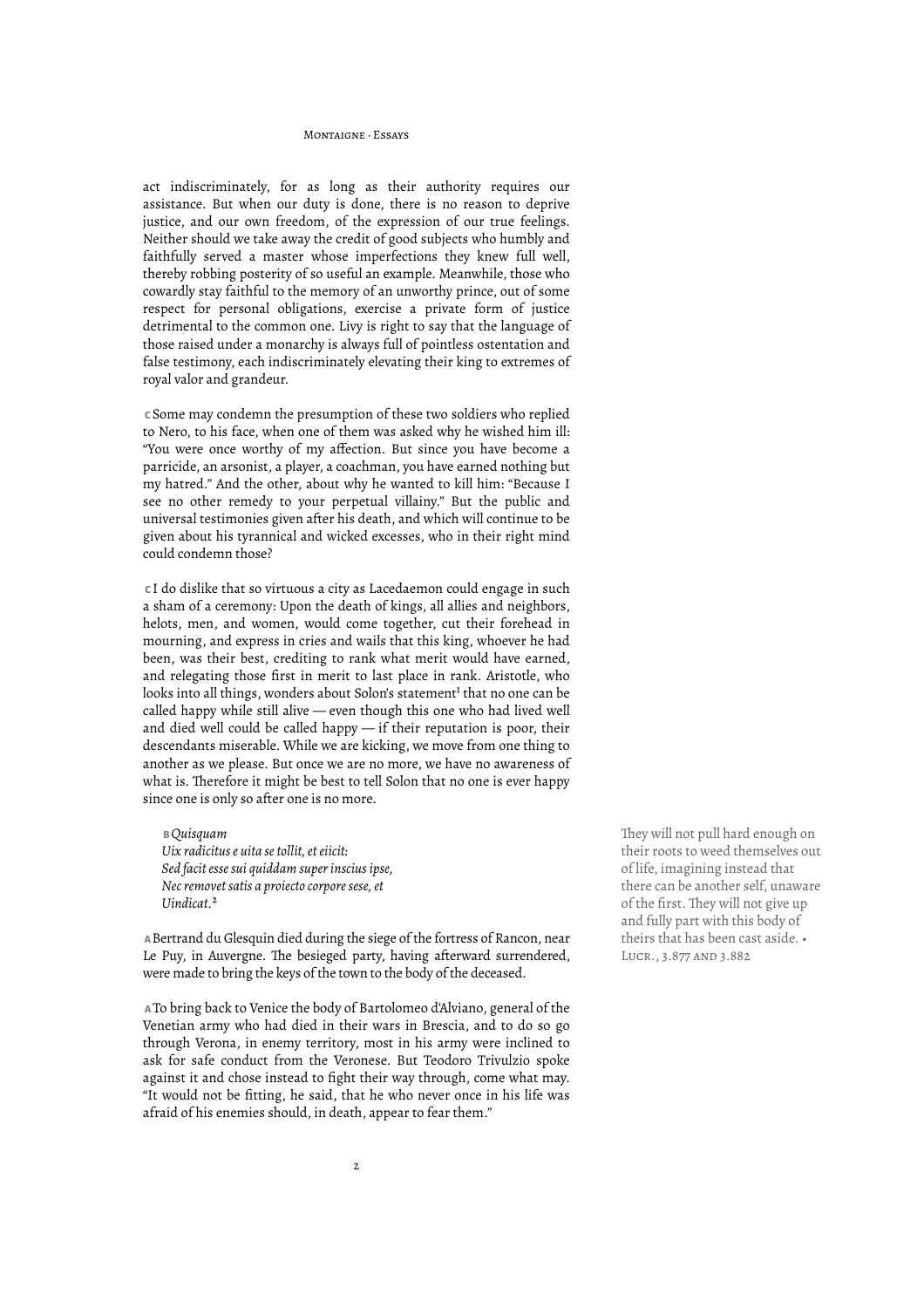**B** And really, while on the subject, when the Greeks requested a body back from the enemy to bury, according to their laws they conceded defeat and could no longer set up a trophy. And those who were asked had earned a victory. That is how Nicias lost all the gains he had clearly made against the Corinthians and, conversely, how Agesilaus secured a dubious victory against the Beotians.

A These anecdotes would seem strange if it had not always been the case not only that we extend the care that we take of ourselves beyond this life but also that we believe that divine favors will follow us to the grave and extend to our remains. So many ancient examples exist, therefore, that I do not need to dwell on this except for a few in our time. Edward the First, King of England, having witnessed in his long wars between him and Robert, King of Scotland, how much his affairs benefited from his presence, always achieving victory in those things he was personally involved in, as he was dying, made his son solemnly swear that, once dead, his body would be boiled, his flesh stripped from his bones and buried. As for the bones, his son should set them aside to take with him, to have on the battlefield anytime he would fight the Scots, as if destiny had forever bound victory in his limbs.

 **B** Jan Žižka, who brought trouble to Bohemia to defend Wycliffe's fallacy, wanted to be flayed after his death so that his skin could be turned into a small drum to be played in the war against his enemies, judging that it would help preserve the good fortune he had accumulated on the battlefield when he had led the charge. Likewise, some Indians wore in battles against the Spaniards the bones of their leaders, on account of the luck they had had when alive. And other peoples on the same continent dragged with them to war the body of brave men who had died in battle to bring them luck and courage.

 **A** In the former examples, only a reputation acquired in past deeds is to be preserved after death. In these latter ones, even the power to act is to remain. This story is a finer one yet: A Captain Bayard, wounded by an arquebus shot, and aware that he was dying, was being encouraged to withdraw from the fray when he replied that he was not about, in his final hour, to start backing away from the enemy. After having fought as much as he could but feeling himself fading and slipping off his horse, he ordered his footman to lay him down at the foot of a tree in such a way that he could die facing the enemy, and did.

 **A** I must add this other example, more remarkable in this regard than any of the preceding ones. The Emperor Maximilian, great-grandfather of the current king, Philip, was a monarch of many qualities, one of which was his remarkable handsomeness. But among his quirks, he had one quite unlike that of kings who use their close stool as a throne in order to press on with their most important affairs. He never once had a valet, even a private one, whom he allowed into his dressing room. He would hide to go make water, like a virgin determined to show neither doctors nor anyone else those parts we usually keep out of sight. **B** As for me, although never one to be afraid to open his mouth, I am by nature disposed to this kind of shame. Unless greatly persuaded by necessity or pleasure, I give hardly anyone a view of those parts and activities that custom compels us to keep hidden. I do find it inconvenient and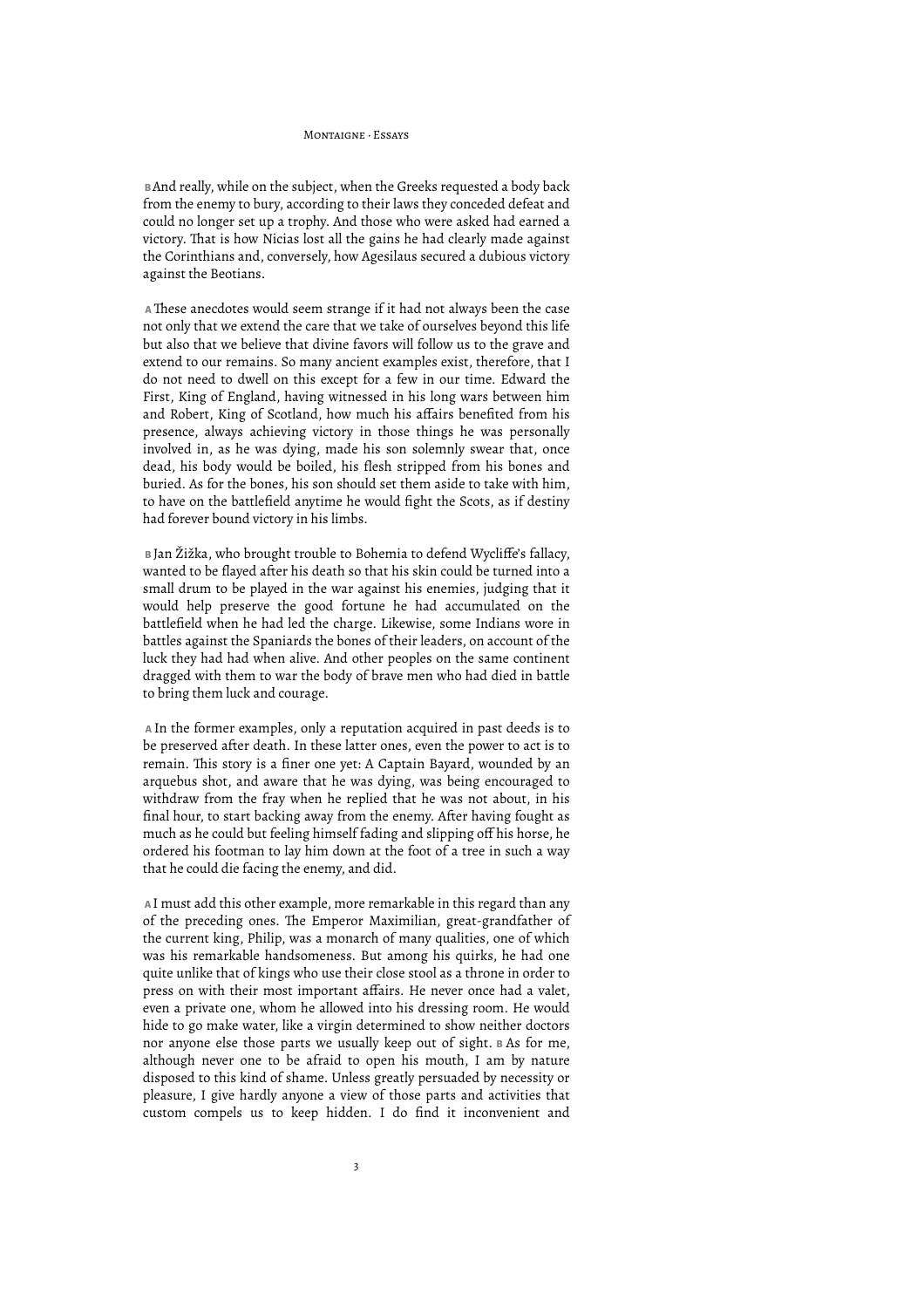unmanly, particularly for a man in my profession. **A** Yet he became so irrational about it that he explicitly commanded in his will that he should be fitted with breeches upon his death. He went on to specify in an amendment that he who was to dress him should wear a blindfold. **C**  Cyrus's instructions to his children that neither they nor anyone else touch his body after his soul leaves it, I ascribe to his own beliefs. For both he and his historian, among their many great qualities, paid careful attention to religion in all aspects of their personal life.

 **B** I was disappointed by this story which a powerful man told about of a friend of mine, a person of some renown in peace and war now an old man racked with pain from kidney stones and dying at home, who wasted his final hours frantically planning and obsessing over the service and pomp of his funeral, and who made all from the nobility who had come to visit him swear that they would attend his procession. To the man himself, who saw him at his final moment, he made an urgent plea to make his entire household attend, citing all manners of examples and reasons why it would be fitting to a man of his position, only to die seemingly happy to have extracted this promise and arranged all the parts of his ceremony. I have rarely seen vanity so persistent.

**B** This curious perversion, which I really do not miss in my family life, seems related to this other where we become absorbed by this final act and embrace some rare and peculiar form of frugality to limit our procession to one servant and one lantern. I see some praising this urge as they do Marcus Aemilius Lepidus's injunction to his heirs forbidding them to pay for the ceremonies customarily held for such things. But does avoiding costs and pleasures we cannot benefit from or experience still count as being frugal and measured? What an easy way to change and save! **C** If it were up to me, I would advise that in this, as in other things in life, one should follow custom, as befit one's fortune. So Lyco, the philosopher, wisely encouraged his friends to do with his body what they thought best and to make his funerals neither excessive nor impersonal. **B** As for me, I will simply let custom sort out the ceremony and put myself at the mercy of whomever will have to take care of me. **C**  *Totus hic locus est contemnendus in nobis, non negligendus in nostris.* And those saintly words to a saint: *Curatio funeris, conditio sepulturae, pompa exequiarum, magis sunt uiuorum solatia, quam subsidia mortuorum.* And still, from Socrates who, upon his final hour when Crito asked how he wished to be buried, replied: "As you see fit." **B** If I had to say any more about it, I would argue that it is more elegant to follow the example of those who set out to enjoy, while they are living and breathing, the beauty and dignity of their tomb and who take pleasure in seeing their likeness in marble. Blessed are they who know to find happiness and pleasure being not so sensitive and who know to live by their death.

 **C** I come very close to conceiving a permanent hatred for popular rule, although it does seem to me the most natural and fair, when I remember the inhuman injustice of the people of Athens who put to death, with no remission or will to hear their defense, the brave officers who had just won a battle at sea against the Lacedaemonians near the Arginusae islands, the fiercest and toughest navy battle ever won by the Greeks, because they had chosen to pursue the advantages afforded to them by the laws of war after their victory rather than to stop to collect and bury All of this should be of no importance to us but it should not be ignored for ours. • Cic., Tusc., 1.45

Our concern for funerals, for the quality of tombs and the decorum of processions, is comfort for the living more than relief for the dead. • Aug., De civ. D., 1.12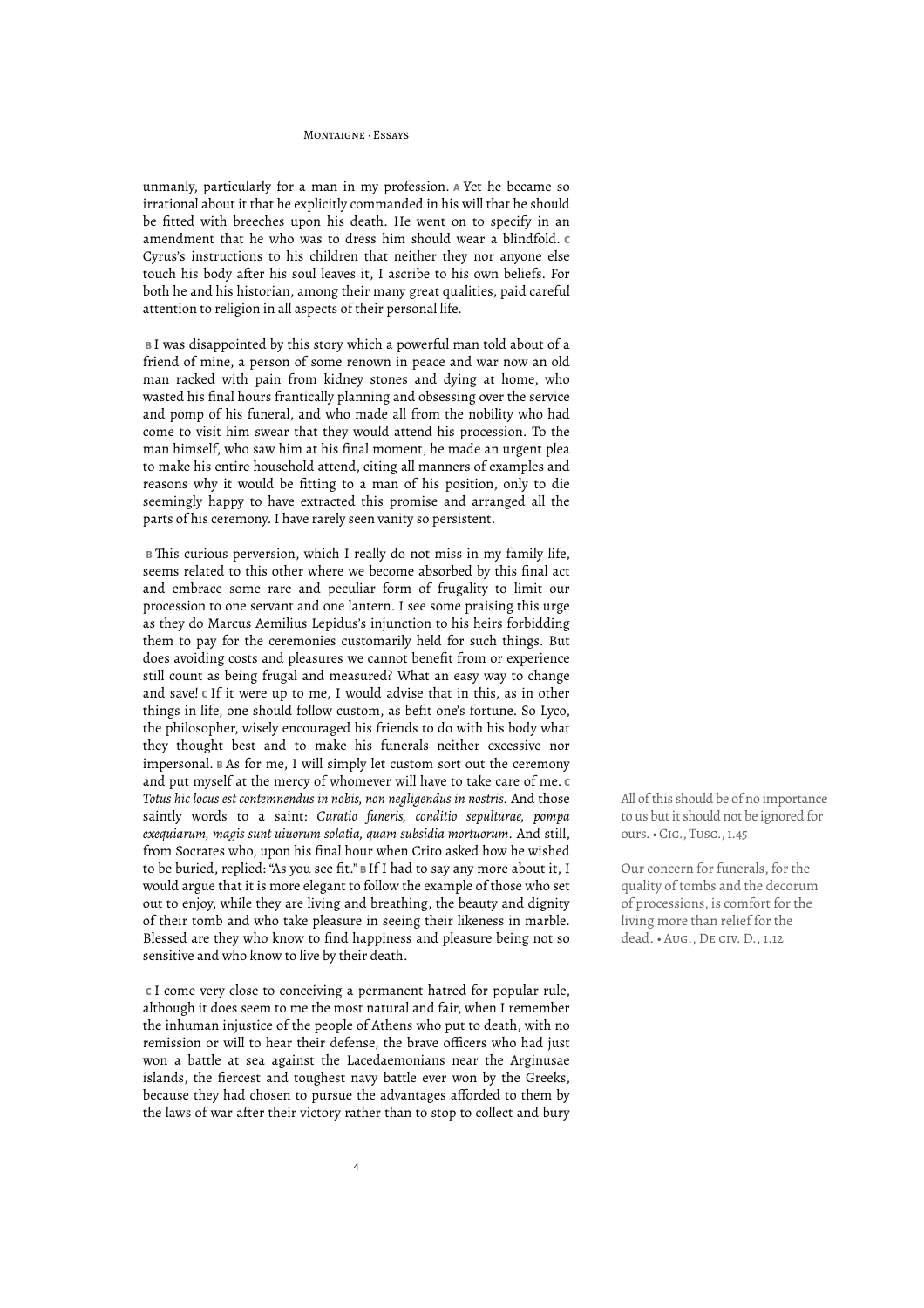their dead. The story of Diomedon, one of the officers on trial and a man of considerable military and political virtue, makes this execution even more terrible.<sup>3</sup> After hearing the charges against them, he stepped forward to speak, finding only then a time for people to hear him out, and instead of using it to make his own case and expose the obvious injustice of so cruel a verdict, pleaded for the well-being of his judges by asking the gods that good things come of this trial for them. To that end, and so as not to attract divine anger upon them for breaking the oaths that he and his companions had taken in thanks for so illustrious a fortune, he informed them of what oaths they were. Finally, without saying another word, without negotiating, he walked off to receive his punishment. A few years later, Fortune dished out its retribution in kind. For Chabrias, senior officer of their navy, who had prevailed over Pollis, Sparta's admiral, at the island of Naxos, lost all of the benefits of his victory, which mattered a lot to them, for fear of facing the same consequences: To avoid leaving any of the bodies of his dead companions floating at sea, he let escape with their lives boatloads of his enemies who have since made them pay for this unfortunate superstition.

 **C** *Quaeris, quo iaceas, post obitum, loco? Quo non nata iacent.*

**c** This other gives back to an inanimate body the feeling of peace:

 **C** *Neque sepulcrum, quo recipiatur, habeat portum corporis, Ubi, remissa humana uita, corpus requiescat a malis.*

 **C** So too nature shows us that many dead things maintain mysterious connections to life. Wine in cellars will turn by some seasonal change of its vine. And some say that the condition and taste of venison in curing cellars change like living flesh does.

You ask where you lie after death? Where those who are not yet lie. • Sen., Tro., 2.407

And let him not have a grave in which to lay, a haven for the body where, life gone from it, it may be safe from harm. • Cic., Tusc., 1.44 (citing Ennius)

#### **NOTES**

- 1 Aristotle mentions Solon's answer to King Croesus's question about happiness in the *Nicomachean Ethics* (10.8). The dialog itself is related by Herodotus. Montaigne brings this story up again in *Let Others Judge of our Happiness after Our Death* (1.19).
- 2 Montaigne slightly reworked Lucretius's text which reads: *nec radicitus e vita se tollit et eicit, / sed facit esse sui quiddam super inscius ipse / … / nec removet satis a proiecto corpore.*
- 3 The story the aftermath of the battle of Arginusae and of Diomedon's speech are related in Diodorus Siculus, *Library of History*, 13.101 and following.